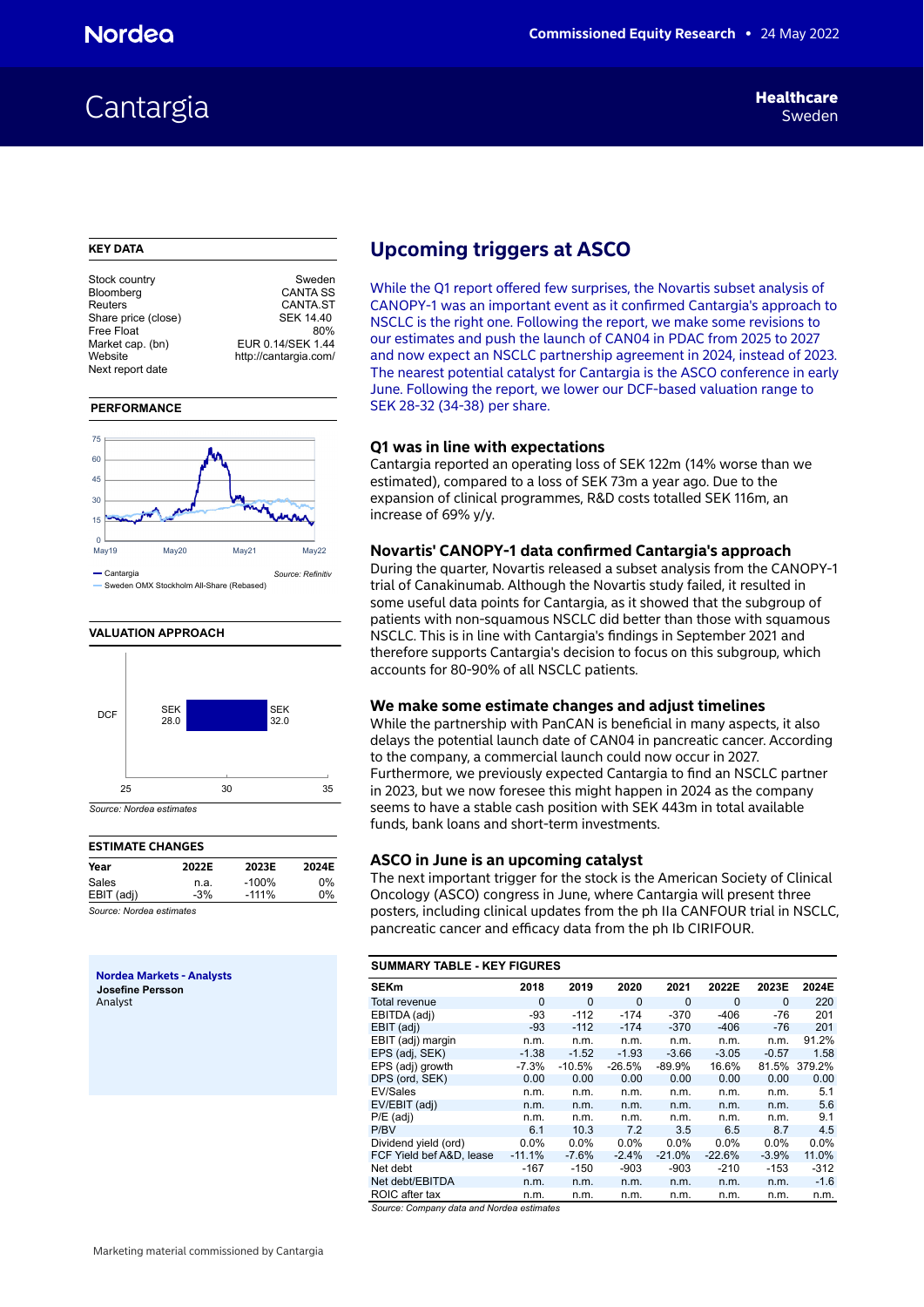# **Valuation**

Based on our updated forecasts, we arrive at a new DCF-derived fair value range of SEK 28-32 (34-38), based on a WACC of 10-12%

**SALES GROWTH VS EBIT MARGIN (SEK/SHARE)**

Fair value sensitivity to changes in sales growth and

| EBIT margin                         |                                           |           | Sales growth change |           |             |           |          |  |  |  |  |
|-------------------------------------|-------------------------------------------|-----------|---------------------|-----------|-------------|-----------|----------|--|--|--|--|
|                                     |                                           |           | $-7.0pp$            | $-3.5$ pp |             | $+3.5$ pp | $+7.0pp$ |  |  |  |  |
|                                     |                                           | $+6.0pp$  | 29.1                | 29.7      | 30.4        | 31.2      | 32.2     |  |  |  |  |
|                                     | <b>EBIT margin</b>                        | $+3.0pp$  | 28.9                | 29.5      | 30.1        | 30.9      | 31.8     |  |  |  |  |
|                                     | change                                    |           | 28.7                | 29.2      | 29.9        | 30.6      | 31.5     |  |  |  |  |
|                                     |                                           | $-3.0pp$  | 28.5                | 29.0      | 29.6        | 30.3      | 31.1     |  |  |  |  |
|                                     |                                           | $-6.0pp$  | 28.3                | 28.8      | 29.3        | 30.0      | 30.8     |  |  |  |  |
|                                     | Source: Company data and Nordea estimates |           |                     |           |             |           |          |  |  |  |  |
| Fair value sensitivity to           | <b>WACC VS SALES GROWTH (SEK/SHARE)</b>   |           |                     |           |             |           |          |  |  |  |  |
| changes in WACC and sales<br>growth |                                           |           | <b>WACC</b>         |           |             |           |          |  |  |  |  |
|                                     |                                           |           | 9.5%                | 10.0%     | 10.5%       | 11.0%     | 11.5%    |  |  |  |  |
|                                     |                                           | $+7.0pp$  | 34.0                | 32.7      | 31.5        | 30.3      | 29.2     |  |  |  |  |
|                                     | Sales growth                              | $+3.5$ pp | 33.0                | 31.8      | 30.6        | 29.5      | 28.5     |  |  |  |  |
|                                     | change                                    |           | 32.1                | 31.0      | 29.9        | 28.8      | 27.9     |  |  |  |  |
|                                     |                                           | $-3.5pp$  | 31.4                | 30.3      | 29.2        | 28.2      | 27.3     |  |  |  |  |
|                                     |                                           | $-7.0pp$  | 30.7                | 29.7      | 28.7        | 27.7      | 26.8     |  |  |  |  |
|                                     | Source: Company data and Nordea estimates |           |                     |           |             |           |          |  |  |  |  |
| Fair value sensitivity to           | <b>WACC VS EBIT MARGIN (SEK/SHARE)</b>    |           |                     |           |             |           |          |  |  |  |  |
| changes in WACC and EBIT<br>margin  |                                           |           |                     |           | <b>WACC</b> |           |          |  |  |  |  |
|                                     |                                           |           | 9.5%                | 10.0%     | 10.5%       | 11.0%     | 11.5%    |  |  |  |  |
|                                     |                                           | $+6.0pp$  | 32.7                | 31.5      | 30.4        | 29.3      | 28.3     |  |  |  |  |
|                                     | <b>EBIT margin</b>                        | $+3.0pp$  | 32.4                | 31.2      | 30.1        | 29.1      | 28.1     |  |  |  |  |
|                                     | change                                    |           | 32.1                | 31.0      | 29.9        | 28.8      | 27.9     |  |  |  |  |
|                                     |                                           | $-3.0pp$  | 31.8                | 30.7      | 29.6        | 28.6      | 27.6     |  |  |  |  |
|                                     |                                           | $-6.0pp$  | 31.5                | 30.4      | 29.3        | 28.4      | 27.4     |  |  |  |  |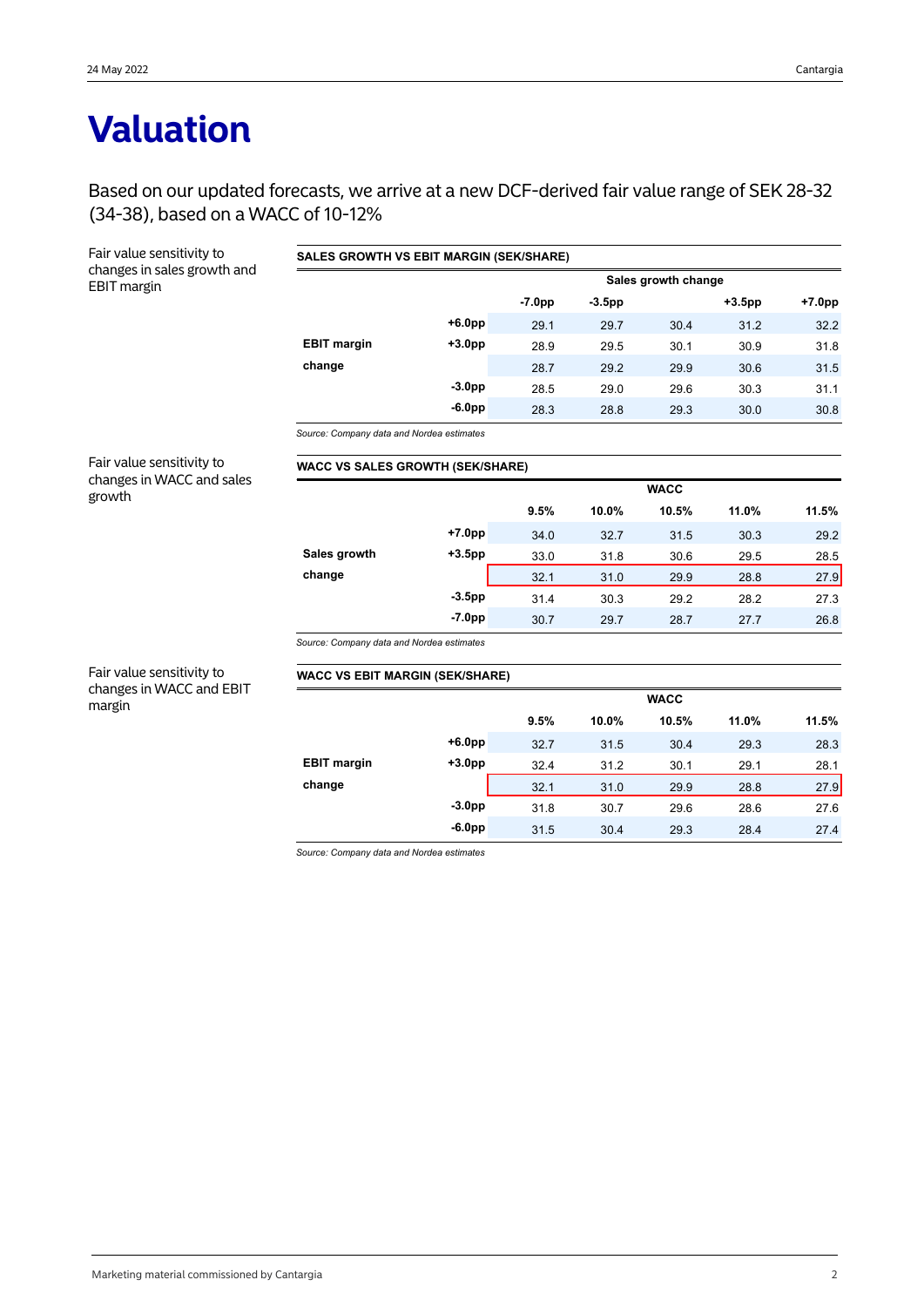# **Reported numbers and forecasts**

| <b>INCOME STATEMENT</b>                     |                   |              |                  |                   |                  |              |                |                 |              |                      |                |
|---------------------------------------------|-------------------|--------------|------------------|-------------------|------------------|--------------|----------------|-----------------|--------------|----------------------|----------------|
| <b>SEKm</b>                                 | 2014              | 2015         | 2016             | 2017              | 2018             | 2019         | 2020           | 2021            | 2022E        | 2023E                | 2024E          |
| <b>Total revenue</b>                        | $\bf{0}$          | $\bf{0}$     | $\pmb{0}$        | $\bf{0}$          | $\pmb{0}$        | $\bf{0}$     | $\bf{0}$       | $\bf{0}$        | $\bf{0}$     | $\bf{0}$             | 220            |
| Revenue growth                              | n.a.              | n.a.         | n.a.             | n.a.              | n.a.             | n.a.         | n.a.           | n.a.            | n.a.         | n.a.                 | n.a.           |
| of which organic                            | n.a.              | n.a.         | n.a.             | n.a.              | n.a.             | n.a.         | n.a.           | n.a.            | n.a.         | n.a.                 | n.a.           |
| of which FX                                 | n.a.              | n.a.         | n.a.             | n.a.              | n.a.             | n.a.         | n.a.           | n.a.            | n.a.         | n.a.                 | n.a.           |
| <b>EBITDA</b>                               | 0                 | $-17$        | $-45$            | $-60$             | $-93$            | -112         | $-174$         | $-370$          | $-406$       | -76                  | 201            |
| Depreciation and impairments PPE            | 0                 | 0            | 0                | 0                 | 0                | 0            | 0              | 0               | 0            | 0                    | 0              |
| of which leased assets                      | $\mathbf 0$       | $\pmb{0}$    | $\mathbf 0$      | $\mathbf 0$       | $\bf 0$          | $\mathbf 0$  | $\mathbf 0$    | 0               | $\mathbf 0$  | $\mathbf 0$          | $\mathbf 0$    |
| <b>EBITA</b>                                | 0                 | $-17$        | $-45$            | -60               | -93              | $-112$       | $-174$         | $-370$          | $-406$       | $-76$                | 201            |
| Amortisation and impairments                | $\mathbf 0$       | 0            | $\bf 0$<br>$-45$ | 0                 | $\bf 0$<br>$-93$ | $\mathbf 0$  | $\mathbf 0$    | 0               | $\mathbf 0$  | $\mathbf 0$<br>$-76$ | $\mathbf 0$    |
| EBIT<br>of which associates                 | 0<br>$\mathbf{0}$ | $-17$<br>0   | 0                | $-60$<br>0        | 0                | $-112$<br>0  | $-174$<br>0    | $-370$<br>0     | $-406$<br>0  | 0                    | 201<br>0       |
| Associates excluded from EBIT               | 0                 | 0            | 0                | 0                 | 0                | 0            | 0              | 0               | 0            | 0                    | 0              |
| Net financials                              | $\mathbf 0$       | 0            | $\mathbf 0$      | $\mathbf 0$       | $\overline{2}$   | 1            | $\overline{2}$ | $\overline{4}$  | 14           | 3                    | $\overline{2}$ |
| of which lease interest                     | 0                 | 0            | 0                | 0                 | 0                | 0            | 0              | 0               | 0            | 0                    | 0              |
| Changes in value, net                       | $\mathbf 0$       | $\mathbf 0$  | $\mathbf 0$      | $\mathbf 0$       | $\mathbf 0$      | $\mathbf 0$  | $\mathbf 0$    | $\mathbf 0$     | $\mathbf 0$  | $\mathbf 0$          | $\mathbf 0$    |
| Pre-tax profit                              | 0                 | -17          | -45              | -60               | -91              | -111         | -172           | -367            | -392         | -73                  | 203            |
| Reported taxes                              | $\mathbf 0$       | 0            | $\mathbf 0$      | 0                 | $\mathbf 0$      | $\mathbf 0$  | $\mathbf 0$    | 0               | 86           | 16                   | $-45$          |
| Net profit from continued operations        | 0                 | $-17$        | $-45$            | -60               | $-91$            | $-111$       | $-172$         | -367            | $-306$       | $-57$                | 158            |
| Discontinued operations                     | $\mathbf{0}$      | 0            | 0                | $\mathbf{0}$      | 0                | 0            | 0              | 0               | 0            | 0                    | $\mathbf 0$    |
| <b>Minority interests</b>                   | 0                 | 0            | 0                | 0                 | 0                | 0            | 0              | 0               | 0            | 0                    | 0              |
| Net profit to equity                        | 0                 | $-17$        | $-45$            | $-60$             | $-91$            | $-111$       | $-172$         | $-367$          | $-306$       | $-57$                | 158            |
| EPS, SEK                                    | n.a.              | $-1.28$      | $-2.14$          | $-1.28$           | $-1.38$          | $-1.52$      | $-1.93$        | $-3.66$         | -3.05        | $-0.57$              | 1.58           |
| DPS, SEK                                    | 0.00              | 0.00         | 0.00             | 0.00              | 0.00             | 0.00         | 0.00           | 0.00            | 0.00         | 0.00                 | 0.00           |
| of which ordinary                           | 0.00              | 0.00         | 0.00             | 0.00              | 0.00             | 0.00         | 0.00           | 0.00            | 0.00         | 0.00                 | 0.00           |
| of which extraordinary                      | 0.00              | 0.00         | 0.00             | 0.00              | 0.00             | 0.00         | 0.00           | 0.00            | 0.00         | 0.00                 | 0.00           |
| Profit margin in percent                    |                   |              |                  |                   |                  |              |                |                 |              |                      |                |
| <b>EBITDA</b>                               | n.m.              | n.m.         | n.m.             | n.m.              | n.m.             | n.m.         | n.m.           | n.m.            | n.m.         | n.m.                 | 91.2%          |
| <b>EBITA</b>                                | n.m.              | n.m.         | n.m.             | n.m.              | n.m.             | n.m.         | n.m.           | n.m.            | n.m.         | n.m.                 | 91.2%          |
| EBIT                                        | n.m.              | n.m.         | n.m.             | n.m.              | n.m.             | n.m.         | n.m.           | n.m.            | n.m.         | n.m.                 | 91.2%          |
|                                             |                   |              |                  |                   |                  |              |                |                 |              |                      |                |
| <b>Adjusted earnings</b>                    |                   |              |                  |                   |                  |              |                |                 |              |                      |                |
| EBITDA (adj)                                | $\mathbf{0}$      | $-17$        | $-45$            | $-60$             | $-93$            | $-112$       | $-174$         | $-370$          | $-406$       | $-76$                | 201            |
| EBITA (adj)                                 | 0                 | $-17$        | $-45$            | -60               | $-93$            | $-112$       | $-174$         | $-370$          | $-406$       | $-76$                | 201            |
| EBIT (adj)                                  | $\overline{0}$    | $-17$        | $-45$            | $-60$             | $-93$            | $-112$       | $-174$         | $-370$          | $-406$       | $-76$                | 201            |
| EPS (adj, SEK)                              | n.a.              | $-1.28$      | $-2.14$          | $-1.28$           | $-1.38$          | $-1.52$      | $-1.93$        | $-3.66$         | $-3.05$      | $-0.57$              | 1.58           |
| Adjusted profit margins in percent          |                   |              |                  |                   |                  |              |                |                 |              |                      |                |
| EBITDA (adj)                                | n.m.              | n.m.         | n.m.             | n.m.              | n.m.             | n.m.         | n.m.           | n.m.            | n.m.         | n.m.                 | 91.2%          |
| EBITA (adj)                                 | n.m.              | n.m.         | n.m.             | n.m.              | n.m.             | n.m.         | n.m.           | n.m.            | n.m.         | n.m.                 | 91.2%          |
| EBIT (adj)                                  | n.m.              | n.m.         | n.m.             | n.m.              | n.m.             | n.m.         | n.m.           | n.m.            | n.m.         | n.m.                 | 91.2%          |
|                                             |                   |              |                  |                   |                  |              |                |                 |              |                      |                |
| <b>Performance metrics</b>                  |                   |              |                  |                   |                  |              |                |                 |              |                      |                |
| CAGR last 5 years                           |                   |              |                  |                   |                  |              |                |                 |              |                      |                |
| Net revenue                                 | n.m.              | n.m.         | n.m.             | n.m.              | n.m.             | n.m.         | n.m.           | n.m.            | n.m.         | n.m.                 | n.m.           |
| <b>EBITDA</b>                               | n.m.              | n.m.         | n.m.             | n.m.              | n.m.             | n.m.         | n.m.           | n.m.            | n.m.         | n.m.                 | n.m.           |
| <b>EBIT</b>                                 | n.m.              | n.m.         | n.m.             | n.m.              | n.m.             | n.m.         | n.m.           | n.m.            | n.m.         | n.m.                 | n.m.           |
| EPS                                         | n.a.              | n.a.         | n.a.             | n.a.              | n.a.             | n.a.         | n.m.           | n.m.            | n.m.         | n.m.                 | n.m.           |
| <b>DPS</b>                                  | n.m.              | n.m.         | n.m.             | n.m.              | n.m.             | n.m.         | n.m.           | n.m.            | n.m.         | n.m.                 | n.m.           |
| Average last 5 years<br>Average EBIT margin |                   |              |                  |                   |                  |              |                |                 |              |                      |                |
| Average EBITDA margin                       | n.m.<br>n.m.      | n.m.<br>n.m. | n.m.<br>n.m.     | n.m.<br>$n.n_1$ . | n.m.<br>n.m.     | n.m.<br>n.m. | n.m.           | n.m.<br>11.111. | n.m.         | n.m.<br>n.m.         | n.m.<br>n.m.   |
| <b>VALUATION RATIOS - ADJUSTED EARNINGS</b> |                   |              |                  |                   |                  |              | 11.111.        |                 | 11.111.      |                      |                |
| <b>SEKm</b>                                 | 2014              |              |                  |                   |                  |              |                |                 |              |                      |                |
| $P/E$ (adj)                                 |                   | 2015         | 2016             | 2017              | 2018             | 2019         | 2020           | 2021            | 2022E        | 2023E                | 2024E          |
| EV/EBITDA (adj)                             | n.a.<br>n.a.      | n.a.<br>n.a. | n.a.<br>n.a.     | n.m.<br>n.m.      | n.m.<br>n.m.     | n.m.<br>n.m. | n.m.<br>n.m.   | n.m.<br>n.m.    | n.m.<br>n.m. | n.m.<br>n.m.         | 9.1<br>5.6     |
| EV/EBITA (adj)                              | n.a.              | n.a.         | n.a.             | n.m.              | n.m.             | n.m.         | n.m.           | n.m.            | n.m.         | n.m.                 | 5.6            |
| EV/EBIT (adj)                               | n.a.              | n.a.         | n.a.             | n.m.              | n.m.             | n.m.         | n.m.           | n.m.            | n.m.         | n.m.                 | 5.6            |
| <b>VALUATION RATIOS - REPORTED EARNINGS</b> |                   |              |                  |                   |                  |              |                |                 |              |                      |                |
|                                             |                   |              |                  |                   |                  |              |                |                 |              |                      |                |
| <b>SEKm</b><br>P/E                          | 2014              | 2015         | 2016             | 2017              | 2018             | 2019         | 2020           | 2021            | 2022E        | 2023E                | 2024E          |
| EV/Sales                                    | n.a.              | n.a.         | n.a.             | n.m.              | n.m.             | n.m.         | n.m.           | n.m.            | n.m.         | n.m.                 | 9.1<br>5.14    |
| EV/EBITDA                                   | n.a.              | n.a.         | n.a.             | n.m.              | n.m.             | n.m.         | n.m.           | n.m.            | n.m.         | n.m.                 |                |
| EV/EBITA                                    | n.a.<br>n.a.      | n.a.<br>n.a. | n.a.<br>n.a.     | n.m.<br>n.m.      | n.m.<br>n.m.     | n.m.<br>n.m. | n.m.<br>n.m.   | n.m.<br>n.m.    | n.m.<br>n.m. | n.m.<br>n.m.         | 5.6<br>5.6     |
| EV/EBIT                                     | n.a.              | n.a.         | n.a.             | n.m.              | n.m.             | n.m.         | n.m.           | n.m.            | n.m.         | n.m.                 | 5.6            |
| Dividend yield (ord.)                       | n.a.              | n.a.         | n.a.             | 0.0%              | $0.0\%$          | 0.0%         | 0.0%           | 0.0%            | 0.0%         | 0.0%                 | 0.0%           |
| FCF yield                                   | n.a.              | n.a.         | n.a.             | $-13.7%$          | $-11.1%$         | $-7.9%$      | $-2.6%$        | $-21.5%$        | $-22.6%$     | $-3.9\%$             | 11.0%          |
| FCF Yield bef A&D, lease adj                | n.a.              | n.a.         | n.a.             | $-13.7%$          | $-11.1%$         | $-7.6%$      | $-2.4%$        | $-21.0%$        | $-22.6%$     | $-3.9%$              | 11.0%          |
| Payout ratio                                | n.a.              | $0.0\%$      | 0.0%             | 0.0%              | 0.0%             | 0.0%         | $0.0\%$        | 0.0%            | $0.0\%$      | 0.0%                 | 0.0%           |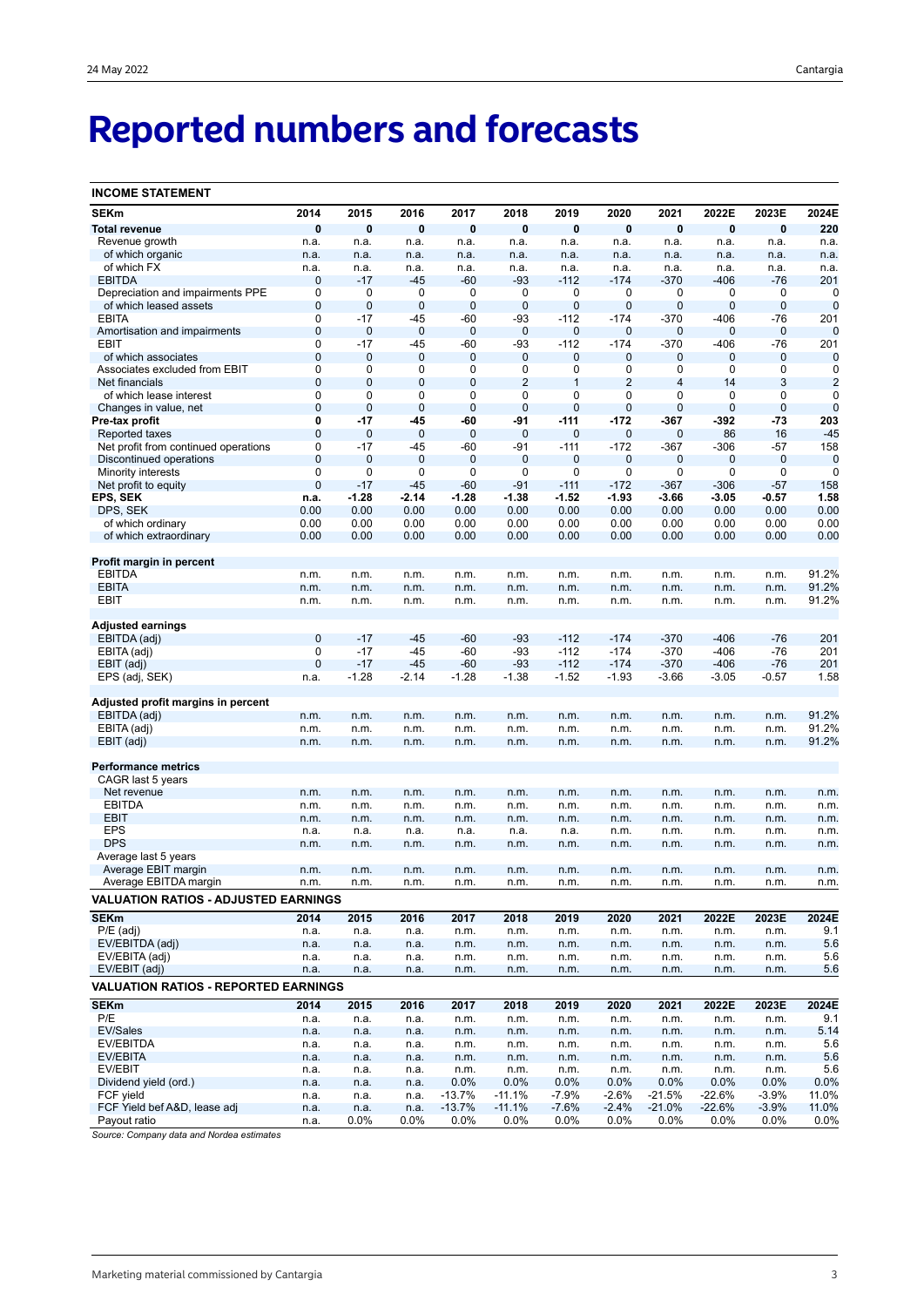| <b>BALANCE SHEET</b>                  |                      |                      |                      |                     |                |                       |                       |                |                       |                       |                    |
|---------------------------------------|----------------------|----------------------|----------------------|---------------------|----------------|-----------------------|-----------------------|----------------|-----------------------|-----------------------|--------------------|
| <b>SEKm</b>                           | 2014                 | 2015                 | 2016                 | 2017                | 2018           | 2019                  | 2020                  | 2021           | 2022E                 | 2023E                 | 2024E              |
| Intangible assets                     | $\overline{2}$       | $\overline{0}$       | 0                    | $\overline{0}$      | 0              | $\overline{0}$        | $\overline{7}$        | $\overline{7}$ | $\overline{7}$        | $\overline{7}$        | $\overline{7}$     |
| of which R&D                          | $\overline{2}$       | $\mathbf 0$          | $\mathbf 0$          | $\mathbf 0$         | 0              | $\mathbf 0$           | $\mathbf 0$           | 0              | 0                     | $\mathbf 0$           | $\mathbf 0$        |
| of which other intangibles            | $\mathbf 0$          | $\overline{0}$       | $\overline{0}$       | $\overline{0}$      | 0              | $\overline{0}$        | $\overline{7}$        | $\overline{7}$ | $\overline{7}$        | $\overline{7}$        | 7                  |
| of which goodwill                     | $\mathbf 0$          | $\mathbf 0$          | $\mathbf 0$          | $\mathbf 0$         | 0              | $\mathbf 0$           | $\mathbf 0$           | 0              | 0                     | $\mathbf 0$           | $\mathbf 0$        |
| Tangible assets                       | $\overline{0}$       | $\overline{0}$       | $\overline{0}$       | $\overline{0}$      | $\overline{0}$ | $\overline{7}$        | 5                     | 5              | 5                     | 5                     | 5                  |
| of which leased assets                | $\overline{0}$       | $\overline{0}$       | $\overline{0}$       | $\overline{0}$      | 0              | $\overline{0}$        | $\overline{0}$        | 0              | 0                     | $\overline{0}$        | $\mathbf 0$        |
| Shares associates                     | $\overline{0}$       | $\overline{0}$       | $\overline{0}$       | $\overline{0}$      | $\overline{0}$ | $\overline{0}$        | $\overline{0}$        | $\overline{0}$ | $\overline{0}$        | $\overline{0}$        | $\overline{0}$     |
| Interest bearing assets               | 0                    | $\mathbf 0$          | $\mathbf 0$          | 0                   | 0              | $\mathbf 0$           | $\mathbf 0$           | 0              | 0                     | $\mathbf 0$           | 0                  |
| Deferred tax assets                   | $\mathbf{0}$         | $\overline{0}$       | $\overline{0}$       | $\overline{0}$      | $\overline{0}$ | $\overline{0}$        | $\Omega$              | $\Omega$       | $\overline{0}$        | $\overline{0}$        | $\Omega$           |
| Other non-IB non-current assets       | $\overline{0}$       | $\overline{0}$       | $\overline{0}$       | $\overline{0}$      | $\overline{0}$ | $\overline{0}$        | $\overline{0}$        | 0              | $\overline{0}$        | $\overline{0}$        | $\mathbf 0$        |
| Other non-current assets              | $\overline{0}$       | $\overline{2}$       | 3                    | 3                   | 3              | $\overline{0}$        | $\overline{0}$        | $\overline{0}$ | $\overline{0}$        | $\overline{0}$        | $\overline{0}$     |
| Total non-current assets              | 3                    | $\overline{2}$       | 3                    | 3                   | 3              | 7                     | 13                    | 13             | 13                    | 13                    | 13                 |
| Inventory                             | $\pmb{0}$            | $\mathbf{0}$         | $\overline{0}$       | $\overline{0}$      | $\overline{0}$ | $\overline{0}$        | $\overline{0}$        | $\mathbf{0}$   | $\mathbf{0}$          | $\overline{0}$        | 0                  |
| Accounts receivable                   | $\overline{0}$       | $\mathbf 0$          | $\mathbf 0$          | $\mathbf 0$         | 0              | $\mathbf{1}$          | $\overline{3}$        | 0              | 0                     | $\mathbf 0$           | 33                 |
| Short-term leased assets              | $\overline{0}$       | $\mathbf{0}$         | $\overline{0}$       | $\overline{0}$      | $\overline{0}$ | $\overline{0}$        | $\overline{0}$        | $\overline{0}$ | $\overline{0}$        | $\overline{0}$        | $\mathbf 0$        |
| Other current assets                  | $\mathbf{1}$         | $\mathbf{1}$         | $\overline{2}$       | $\overline{2}$      | $\overline{2}$ | 8                     | $\overline{7}$        | 0              | 0                     | 0                     | 33                 |
| Cash and bank                         | 17                   | 25                   | 35                   | 270                 | 167            | 150                   | 903                   | 903            | 210                   | 153                   | 312                |
| Total current assets                  | 17                   | 25                   | 37                   | 271                 | 168            | 159                   | 913                   | 903            | 210                   | 153                   | 378                |
| Assets held for sale                  | $\overline{0}$       | $\mathbf{0}$         | $\overline{0}$       | $\overline{0}$      | $\overline{0}$ | $\overline{0}$        | $\overline{0}$        | $\overline{0}$ | $\overline{0}$        | $\overline{0}$        | $\overline{0}$     |
| Total assets                          | 20                   | 27                   | 40                   | 274                 | 171            | 166                   | 926                   | 916            | 223                   | 166                   | 390                |
| Shareholders equity                   | $\overline{4}$       | 24                   | 30                   | 246                 | 155            | 142                   | 892                   | 528            | 222                   | 166                   | 324                |
| Of which preferred stocks             | $\mathbf 0$          | $\mathbf 0$          | $\mathbf 0$          | $\mathbf 0$         | 0              | $\mathbf 0$           | $\mathbf 0$           | 0              | $\mathbf 0$           | $\mathbf 0$           | $\overline{0}$     |
| Of which equity part of hybrid debt   | 0                    | $\Omega$             | 0                    | 0                   | 0              | 0                     | $\Omega$              | 0              | $\Omega$              | 0                     | 0                  |
| Minority interest                     | $\overline{0}$       | $\Omega$             | $\overline{0}$       | $\overline{0}$      | $\overline{0}$ | $\overline{0}$        | $\Omega$              | $\Omega$       | $\overline{0}$        | $\overline{0}$        | $\Omega$           |
| <b>Total Equity</b>                   | $\overline{4}$       | 24                   | 30                   | 246                 | 155            | 142                   | 892                   | 528            | 222                   | 166                   | 324                |
| Deferred tax                          | $\mathbf 0$          | $\overline{0}$       | $\overline{0}$       | $\mathbf 0$         | $\overline{0}$ | $\overline{0}$        | $\overline{0}$        | 0              | $\mathbf 0$           | $\mathbf 0$           | $\overline{0}$     |
| Long term interest bearing debt       | 0                    | $\mathbf 0$          | 0                    | 0                   | 0              | 0                     | 0                     | 0              | 0                     | 0                     | 0                  |
| Pension provisions                    | $\overline{0}$       | $\Omega$             | $\overline{0}$       | $\overline{0}$      | $\overline{0}$ | $\overline{0}$        | $\overline{0}$        | $\overline{0}$ | $\overline{0}$        | $\overline{0}$        | $\overline{0}$     |
| Other long-term provisions            | 0                    | $\mathbf 0$          | $\mathbf 0$          | 0                   | 0              | $\mathbf 0$           | 3                     | 0              | 0                     | $\mathbf 0$           | $\mathbf 0$        |
| Other long-term liabilities           | $\overline{0}$       | $\mathbf 0$          | $\overline{0}$       | $\overline{0}$      | 0              | $\overline{0}$        | $\overline{0}$        | 0              | $\overline{0}$        | $\overline{0}$        | $\mathbf 0$        |
| Non-current lease debt                | 0                    | $\Omega$             | $\Omega$             | 0                   | $\Omega$       | $\Omega$              | $\Omega$              | $\Omega$       | 0                     | $\Omega$              | 0                  |
| Convertible debt                      | $\overline{0}$       | $\mathbf{0}$         | $\overline{0}$       | $\overline{0}$      | $\overline{0}$ | $\overline{0}$        | $\overline{0}$        | $\overline{0}$ | $\overline{0}$        | $\overline{0}$        | $\overline{0}$     |
| Shareholder debt                      | $\overline{0}$       | $\mathbf 0$          | $\mathbf 0$          | 0                   | 0              | 0                     | $\mathbf 0$           | 0              | 0                     | 0                     | $\mathbf 0$        |
| Hybrid debt                           | $\overline{0}$       | $\mathbf 0$          | $\mathbf 0$          | $\overline{0}$      | 0              | $\overline{0}$        | $\mathbf{0}$          | $\mathbf 0$    | $\mathbf 0$           | $\overline{0}$        | 0                  |
| Total non-current liabilities         | $\Omega$             | $\Omega$             | $\Omega$             | $\Omega$            | 0              | $\Omega$              | 3                     | $\Omega$       | 0                     | 0                     | 0                  |
| Short-term provisions                 | $\overline{0}$       | $\overline{0}$       | $\overline{0}$       | $\overline{0}$      | $\overline{0}$ | $\overline{0}$        | $\overline{0}$        | $\overline{0}$ | $\overline{0}$        | $\overline{0}$        | $\Omega$           |
| Accounts payable                      | $\overline{1}$       | $\overline{2}$       | $\overline{7}$       | 21                  | 9              | 13                    | 11                    | 0              | 0                     | $\mathbf 0$           | 33                 |
| Current lease debt                    | $\overline{0}$       | $\overline{0}$       | $\overline{0}$       | $\overline{0}$      | $\overline{0}$ | $\overline{0}$        | $\overline{0}$        | $\overline{0}$ | $\overline{0}$        | $\overline{0}$        | $\mathbf 0$        |
| Other current liabilities             | 15                   | 1                    | $\overline{2}$       | 8                   | 7              | 11                    | 20                    | 20             | 0                     | 0                     | 33                 |
| Short term interest bearing debt      | $\overline{0}$       | $\Omega$             | $\overline{0}$       | $\overline{0}$      | $\overline{0}$ | $\overline{0}$        | $\Omega$              | $\Omega$       | $\overline{0}$        | $\overline{0}$        | $\mathbf 0$        |
| <b>Total current liabilities</b>      | 16                   | 3                    | 10                   | 28                  | 16             | 24                    | 30                    | 20             | 0                     | $\mathbf 0$           | 66                 |
| Liabilities for assets held for sale  | $\overline{0}$<br>20 | $\overline{0}$<br>27 | $\overline{0}$<br>40 | $\mathbf{0}$<br>274 | 0<br>171       | $\overline{0}$<br>166 | $\overline{0}$<br>926 | 0<br>548       | $\overline{0}$<br>223 | $\overline{0}$<br>166 | $\mathbf 0$<br>390 |
| Total liabilities and equity          |                      |                      |                      |                     |                |                       |                       |                |                       |                       |                    |
| <b>Balance sheet and debt metrics</b> |                      |                      |                      |                     |                |                       |                       |                |                       |                       |                    |
| Net debt                              | $-17$                | $-25$                | $-35$                | $-270$              | $-167$         | $-150$                | $-903$                | $-903$         | $-210$                | $-153$                | $-312$             |
| of which lease debt                   | $\Omega$             | $\Omega$             | 0                    | 0                   | $\Omega$       | $\Omega$              | $\Omega$              | $\Omega$       | 0                     | 0                     | 0                  |
| Working capital                       | $-15$                | $-2$                 | $-7$                 | $-27$               | $-15$          | $-14$                 | $-21$                 | $-20$          | $\overline{0}$        | $\overline{0}$        | $\mathbf 0$        |
| Invested capital                      | $-13$                | $-1$                 | $-5$                 | $-24$               | $-12$          | -8                    | -8                    | $-7$           | 13                    | 13                    | 13                 |
| Capital employed                      | $\overline{4}$       | 24                   | 30                   | 246                 | 155            | 142                   | 892                   | 528            | 222                   | 166                   | 324                |
| <b>ROE</b>                            | 0.0%                 | n.m.                 | n.m.                 | $-43.6%$            | $-45.4%$       | -74.5%                | $-33.3%$              | $-51.6%$       | $-81.5%$              | $-29.2%$              | 64.6%              |
| <b>ROIC</b>                           | 0.0%                 | n.m.                 | n.m.                 | n.m.                | n.m.           | n.m.                  | n.m.                  | n.m.           | n.m.                  | n.m.                  | n.m.               |
| <b>ROCE</b>                           | 0.0%                 | n.m.                 | n.m.                 | $-43.4%$            | $-45.4%$       | $-74.5%$              | $-33.3%$              | $-51.6%$       | n.m.                  | $-37.4%$              | 82.8%              |
| Net debt/EBITDA                       | n.m.                 | n.m.                 | n.m.                 | n.m.                | n.m.           | n.m.                  | n.m.                  | n.m.           | n.m.                  | n.m.                  | $-1.6$             |
| Interest coverage                     | n.m.                 | n.m.                 | n.m.                 | n.m.                | n.m.           | n.m.                  | n.m.                  | n.m.           | n.m.                  | n.m.                  | n.m.               |
| Equity ratio                          | 20.4%                | 88.3%                | 75.6%                | 89.7%               | 90.4%          | 85.7%                 | 96.4%                 | 96.4%          | 100.0%                | 99.9%                 | 83.1%              |
| Net gearing                           | -406.6%              | $-103.1%$            | $-116.0%$            | $-109.6%$           | $-107.6%$      | $-105.4%$             | $-101.3%$             | $-171.0%$      | $-94.4%$              | -92.4%                | $-96.1%$           |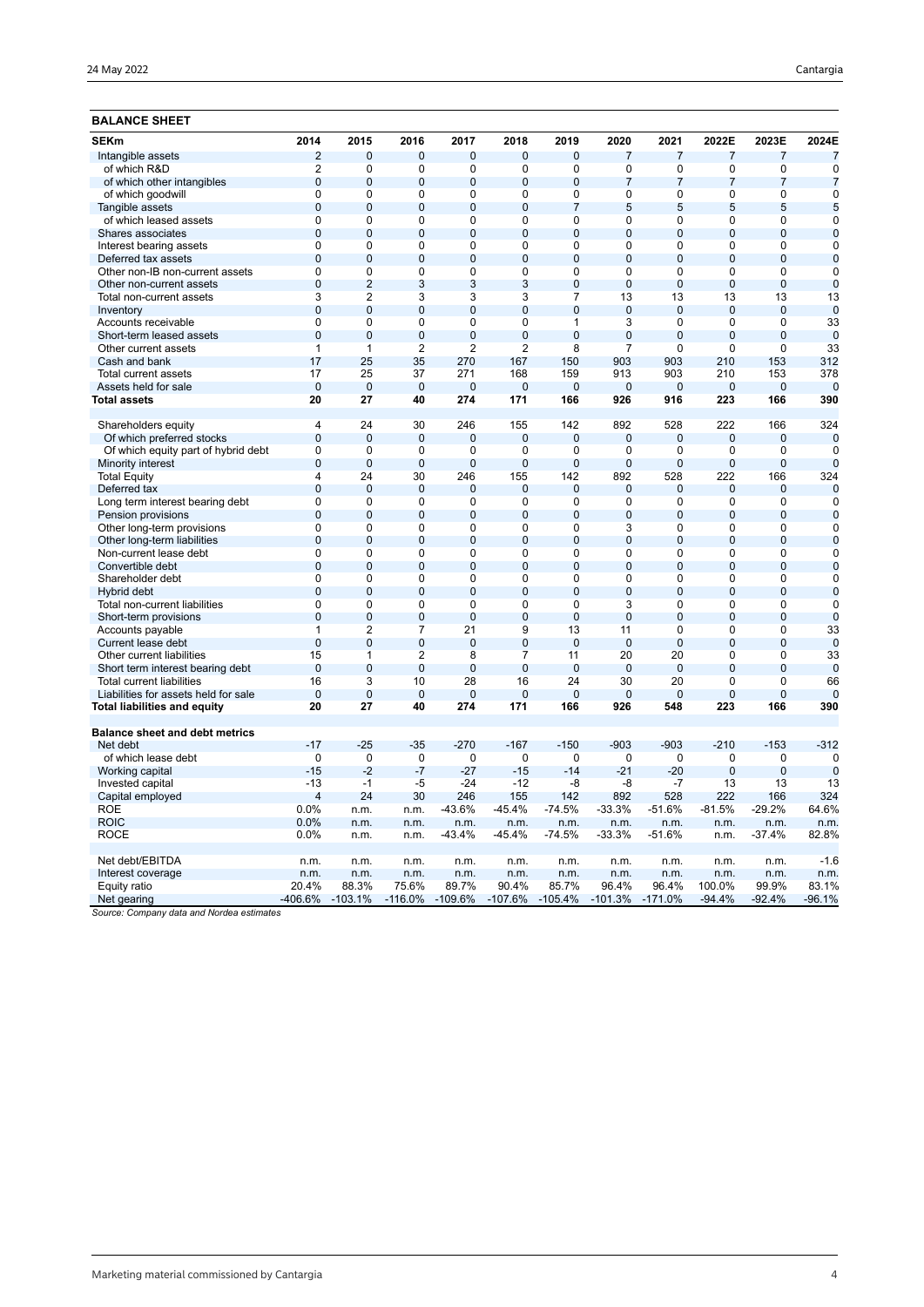| <b>CASH FLOW STATEMENT</b>          |                |              |                |                |                |                |                |                |              |                |                |
|-------------------------------------|----------------|--------------|----------------|----------------|----------------|----------------|----------------|----------------|--------------|----------------|----------------|
| <b>SEKm</b>                         | 2014           | 2015         | 2016           | 2017           | 2018           | 2019           | 2020           | 2021           | 2022E        | 2023E          | 2024E          |
| <b>EBITDA (adj) for associates</b>  | 0              | $-17$        | $-45$          | $-60$          | $-93$          | $-112$         | $-174$         | $-370$         | $-406$       | $-76$          | 201            |
| Paid taxes                          | $\mathbf 0$    | 0            | 0              | 0              | 0              | 0              | 0              | 0              | 86           | 16             | $-45$          |
| Net financials                      | $\mathbf{0}$   | $\mathbf{0}$ | $\overline{0}$ | $\overline{0}$ | $\mathbf{0}$   | $\mathbf{1}$   | $-1$           | 3              | 14           | 3              | $\overline{2}$ |
| Change in provisions                | $\Omega$       | $\Omega$     | $\Omega$       | 0              | 0              | 0              | 3              | -3             | 0            | $\Omega$       | $\mathbf 0$    |
| Change in other LT non-IB           | $\mathbf{0}$   | $-1$         | $-1$           | $\mathbf{0}$   | $\mathbf{0}$   | 3              | $\overline{0}$ | $\overline{0}$ | $\mathbf{0}$ | $\overline{0}$ | $\mathbf 0$    |
| Cash flow to/from associates        | $\Omega$       | $\Omega$     | $\Omega$       | 0              | $\Omega$       | $\mathbf 0$    | $\Omega$       | $\Omega$       | 0            | $\Omega$       | $\mathbf 0$    |
| Dividends paid to minorities        | $\Omega$       | $\Omega$     | $\overline{0}$ | $\mathbf{0}$   | $\Omega$       | $\overline{0}$ | $\overline{0}$ | $\overline{0}$ | $\Omega$     | $\Omega$       | $\mathbf 0$    |
| Other adj to reconcile to cash flow | -8             |              | $-2$           | $\Omega$       | $\Omega$       | $-3$           | 8              | $\overline{4}$ | $\Omega$     | $\Omega$       | $\Omega$       |
| <b>Funds from operations (FFO)</b>  | -8             | $-17$        | $-47$          | $-60$          | $-93$          | $-111$         | $-163$         | $-367$         | $-306$       | $-57$          | 158            |
| Change in NWC                       | 15             | $-13$        | 5              | 19             | $-12$          | 0              | 6              | $-21$          | $-20$        | $\Omega$       | $\Omega$       |
| Cash flow from operations (CFO)     | $\overline{7}$ | $-30$        | $-42$          | $-41$          | $-105$         | $-111$         | $-156$         | $-388$         | $-326$       | $-57$          | 158            |
| Capital expenditure                 | $\Omega$       | $\Omega$     | $\Omega$       | $\Omega$       | $\Omega$       | $\Omega$       | $\Omega$       | $\Omega$       | $\Omega$     | $\Omega$       | $\Omega$       |
| Free cash flow before A&D           | $\overline{7}$ | $-30$        | $-42$          | $-41$          | $-105$         | $-111$         | $-156$         | $-388$         | $-326$       | $-57$          | 158            |
| Proceeds from sale of assets        | $\mathbf 0$    | $\mathbf 0$  | 0              | 0              | 0              | 3              | 0              | 0              | 0            | 0              | $\mathbf 0$    |
| Acquisitions                        | $\mathbf{0}$   | $\mathbf{0}$ | $\overline{0}$ | $\overline{0}$ | $\mathbf{0}$   | $-7$           | $-9$           | $-9$           | $\mathbf{0}$ | $\overline{0}$ | $\mathbf 0$    |
| Free cash flow                      | $\overline{7}$ | $-30$        | $-42$          | $-41$          | $-105$         | $-115$         | $-165$         | $-397$         | $-326$       | $-57$          | 158            |
| Free cash flow bef A&D, lease adj   | $\overline{7}$ | $-30$        | $-42$          | $-41$          | $-105$         | $-111$         | $-156$         | $-388$         | $-326$       | $-57$          | 158            |
| Dividends paid                      | $\mathbf{0}$   | $\mathbf{0}$ | $\mathbf{0}$   | $\overline{0}$ | 0              | $\overline{0}$ | $\mathbf{0}$   | $\mathbf{0}$   | 0            | $\mathbf{0}$   | $\mathbf 0$    |
| Equity issues / buybacks            | 10             | 45           | 56             | 304            | 0              | 98             | 919            | $\Omega$       | 0            | 0              | 0              |
| Net change in debt                  | $\mathbf{0}$   | $\mathbf{0}$ | $\overline{0}$ | $\overline{0}$ | $\overline{0}$ | $\mathbf 0$    | $\Omega$       | $\overline{0}$ | $\mathbf{0}$ | $\overline{0}$ | $\mathbf 0$    |
| Other financing adjustments         | $\Omega$       | $\Omega$     | $\mathbf 0$    | $\mathbf 0$    | 30             | 0              | 0              | $\Omega$       | $-368$       | $\Omega$       | $\mathbf 0$    |
| Other non-cash adjustments          | $-1$           | $-7$         | $-4$           | $-28$          | $-28$          | $\overline{0}$ | $\overline{0}$ | 397            | $\mathbf{0}$ | $\overline{0}$ | $\mathbf 0$    |
| Change in cash                      | 15             | 8            | 10             | 235            | $-103$         | $-17$          | 753            | 0              | $-693$       | $-57$          | 158            |
| <b>Cash flow metrics</b>            |                |              |                |                |                |                |                |                |              |                |                |
| Capex/D&A                           | n.m.           | n.m.         | n.m.           | n.m.           | n.m.           | n.m.           | n.m.           | n.m.           | n.m.         | n.m.           | n.m.           |
| Capex/Sales                         | n.m.           | n.m.         | n.m.           | n.m.           | n.m.           | n.m.           | n.m.           | n.m.           | n.m.         | n.m.           | 0.0%           |
| Key information                     |                |              |                |                |                |                |                |                |              |                |                |
| Share price year end (/current)     | n.a.           | n.a.         | n.a.           | 6              | 14             | 20             | 64             | 18             | 14           | 14             | 14             |
| Market cap.                         | n.a.           | n.a.         | n.a.           | 300            | 940            | 1,467          | 6,412          | 1,850          | 1,443        | 1,443          | 1,443          |
| Enterprise value                    | n.a.           | n.a.         | n.a.           | 31             | 773            | 1,317          | 5,509          | 946            | 1,233        | 1,290          | 1,131          |
| Diluted no. of shares, year-end (m) | 0.0            | 13.5         | 20.9           | 46.9           | 66.2           | 72.8           | 100.2          | 100.2          | 100.2        | 100.2          | 100.2          |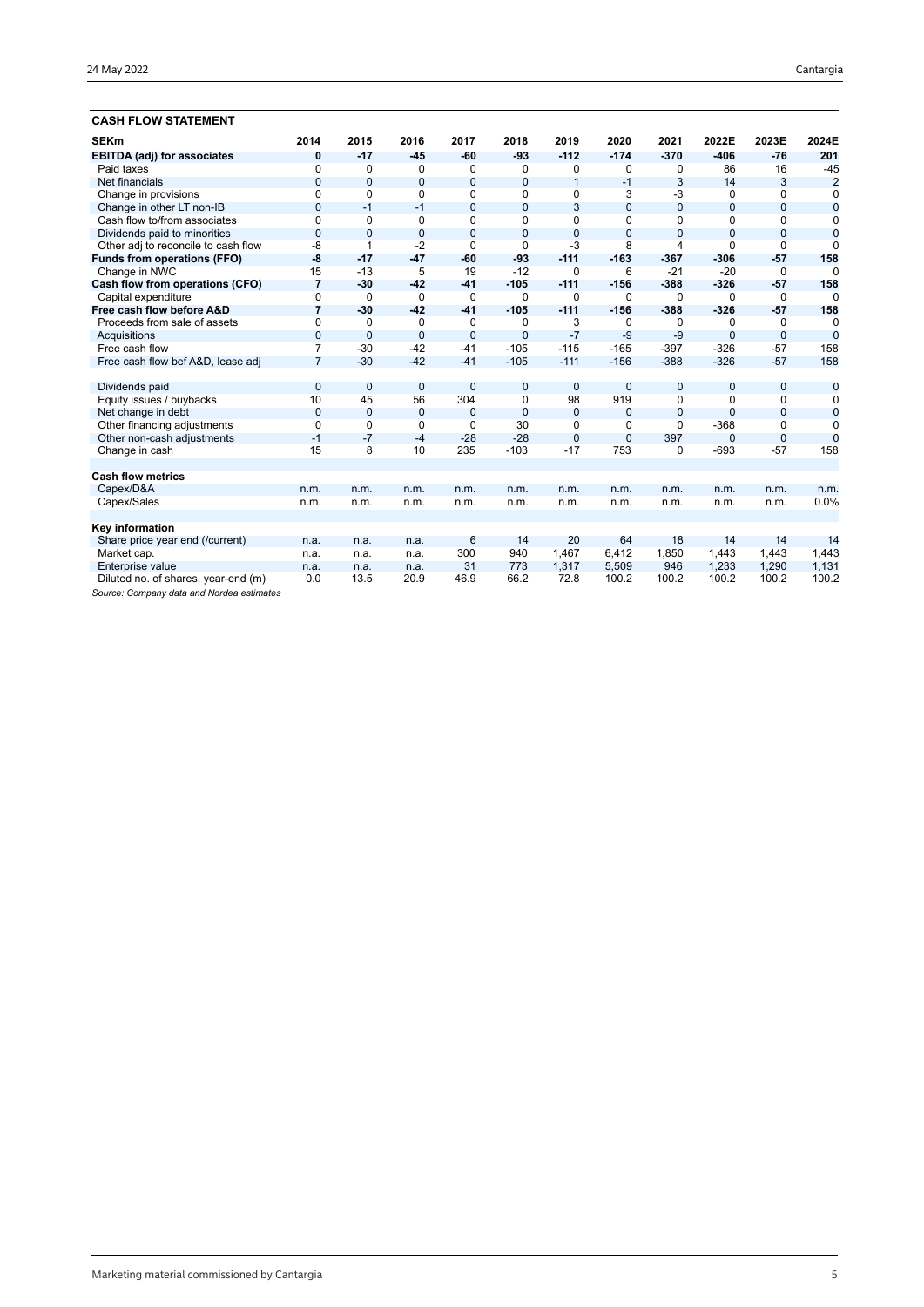# **Disclaimer and legal disclosures**

**Origin of the report**<br>This publication or report originates from: Nordea Bank Abp, including its branches Nordea Danmark, Filial af Nordea Bank Abp, Mordea Bank Abp, filial i Norge and<br>Nordea Bank Abp, filial i Sverige (t

Nordea Bank Abp is supervised by the European Central Bank and the Finnish Financial Supervisory Authority and the branches are supervised by the European Central<br>Bank and the Finnish Financial Supervisory Authority and th

#### **Content of report**

This report has been prepared solely by Nordea Markets or Equity Sales & Research.

Opinions or suggestions from Nordea Markets credit and equity research may deviate from one another or from opinions presented by other departments in Nordea. This may typically be the result of differing time horizons, methodologies, contexts or other factors.

The information provided herein is not intended to constitute and does not constitute investment advice nor is the information intended as an offer or solicitation for the purchase or sale of any financial instrument. The information contained herein has no regard to the specific investment objectives, the financial situation or particular needs of any particular recipient. Relevant and specific professional advice should always be obtained before making any investment or credit decision

Opinions or ratings are based on one or more methods of valuation, for instance cash flow analysis, use of multiples, behavioural technical analyses of underlying market movements in combination with considerations of the market situation and the time horizon. Key assumptions of forecasts or ratings in research cited or reproduced appear<br>in the research material from the named sources. The subsequent versions of the report, provided that the relevant company/issuer is treated anew in such later versions of the report.

### **Validity of the report**

All opinions and estimates in this report are, regardless of source, given in good faith, and may only be valid as of the stated date of this report and are subject to change without notice.

#### **No individual investment or tax advice**

The report is intended only to provide general and preliminary information to investors and shall not be construed as the basis for any investment decision. This report has<br>been prepared by Nordea Markets or Equity Sales & into account the individual investor's particular financial situation, existing holdings or liabilities, investment knowledge and experience, investment objective and horizon or<br>risk profile and preferences. The investor m The investor bears the risk of losses in connection with an investment.

Before acting on any information in this report, it is recommendable to consult (without being limited to) one's financial, legal, tax, accounting, or regulatory advisor in any relevant jurisdiction.

The information contained in this report does not constitute advice on the tax consequences of making any particular investment decision. Each investor shall make his/her own appraisal of the tax and other financial merits of his/her investment.

### **Sources**

This report may be based on or contain information, such as opinions, estimates and valuations which emanate from: Nordea Markets' or Equity Sales & Research analysts or representatives, publicly available information, information from other units of Nordea, or other named sources.

To the extent this publication or report is based on or contain information emanating from other sources ("Other Sources") than Nordea Markets or Equity Sales & Research<br>("External Information"), Nordea Markets or Equity S Nordea nor any other person, do guarantee the accuracy, adequacy or completeness of the External Information.

### **Limitation of liability**

Nordea or other associated and affiliated companies assume no liability as regards to any investment, divestment or retention decision taken by the investor on the basis of<br>this report. In no event will Nordea or other ass whether being considered as foreseeable or not) resulting from the information in this report.

### **Risk information**

The risk of investing in certain financial instruments, including those mentioned in this report, is generally high, as their market value is exposed to a lot of different factors<br>such as the operational and financial cond exchange rates, shifts in market sentiments etc. Where an investment or security is denominated in a different currency to the investor's currency of reference, changes in<br>rates of exchange may have an adverse effect on th Estimates of future performance are based on assumptions that may not be realized. When investing in individual shares, the investor may lose all or part of the investments.

#### **Conflicts of interest**

Readers of this document should note that Nordea Markets or Equity Sales & Research has received remuneration from the company mentioned in this document for the<br>production of the report. The remuneration is not dependent

Nordea, affiliates or staff in Nordea, may perform services for, solicit business from, hold long or short positions in, or otherwise be interested in the investments (including derivatives) of any company mentioned in the report.

To limit possible conflicts of interest and counter the abuse of inside knowledge, the analysts of Nordea Markets and Equity Sales & Research are subject to internal rules on sound ethical conduct, the management of inside information, handling of unpublished research material, contact with other units of Nordea and personal account dealing.<br>The internal rules have been prepared in accordance w individual analyst remuneration. Nordea and the branches are members of national stockbrokers' associations in each of the countries in which Nordea has head offices.<br>Internal rules have been developed in accordance with r Conflict of Interest Policy, which may be viewed at www.nordea.com/mifid.

Please find a list of all recommendations disseminated by Nordea Equities during the preceding 12-month period here: https://research.nordea.com/compliance

#### **Distribution restrictions**

The securities referred to in this report may not be eligible for sale in some jurisdictions. This report is not intended for, and must not be distributed to private customers in the<br>UK or the US or to customers in any oth

This publication or report may be distributed in the UK to institutional investors by Nordea Bank Abp London Branch of 6th Floor, 5 Aldermanbury Square, London, EC2V<br>7AZ, which is under supervision of the European Central Conduct Authority and Prudential Regulation Authority in the United Kingdom. Details about the extent of our regulation by the Financial Conduct Authority and Prudential Regulation Authority are available from us on request.

Nordea Bank Abp ("Nordea") research is not "globally branded" research. Nordea research reports are intended for distribution in the United States solely to "major U.S. institutional investors," as defined in Rule 15a-6 under the Securities Exchange Act of 1934. Any transactions in securities discussed within the research reports will be<br>chaperoned by Nordea Securities LLC ("Nordea Securi employ research analysts and has no contractual relationship with Nordea that is reasonably likely to inform the content of Nordea research reports. Nordea makes all research content determinations without any input from Nordea Securities.

The research analyst(s) named on this report are not registered/qualified as research analysts with FINRA. Such research analyst(s) are also not registered with Nordea Securities and therefore may not be subject to FINRA Rule 2241 or FINRA Rule 2242 restrictions on communications with a subject company, public appearances and trading securities held by a research analyst account.

This report may not be mechanically duplicated, photocopied or otherwise reproduced, in full or in part, under applicable copyright laws.